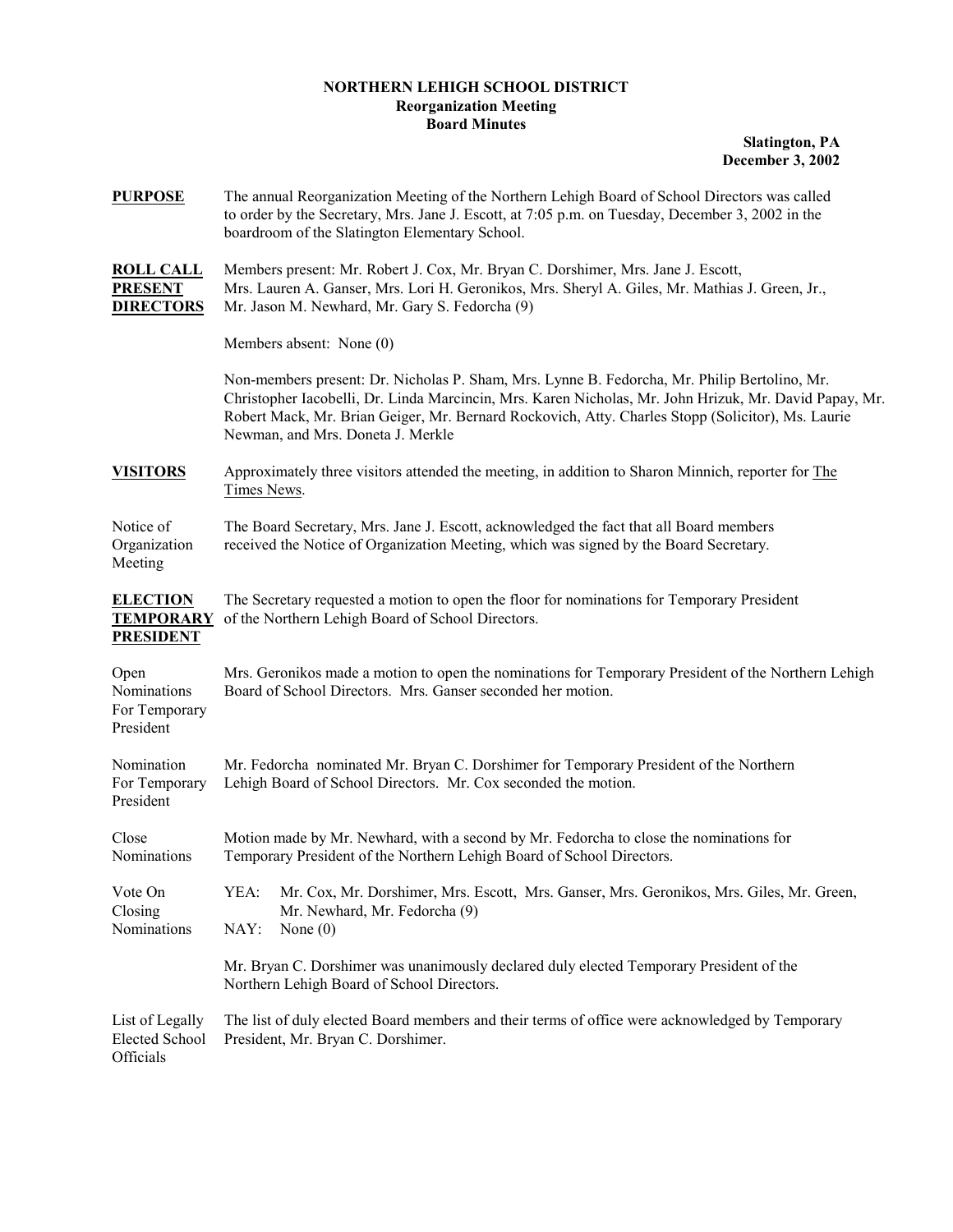| <b>ADMINIS-</b><br><b>TRATION</b><br><b>OF OATH</b>              | District Solicitor, Attorney Charles Stopp, administered the Oath of Office to School Board members.<br>Robert J. Cox<br>Bryan C. Dorshimer<br>Jane J. Escott<br>Gary S. Fedorcha<br>Lauren A. Ganser<br>Lori H. Geronikos<br>Sheryl A. Giles<br>Mathias J. Green, Jr.<br>Jason M. Newhard    |
|------------------------------------------------------------------|-----------------------------------------------------------------------------------------------------------------------------------------------------------------------------------------------------------------------------------------------------------------------------------------------|
|                                                                  | <b>SECTION 321 - OATH OF OFFICE</b><br>I do solemnly swear (or affirm) that I will support, obey, and defend the Constitution of the United<br>States and the Constitution of this Commonwealth, and that I will discharge the duties of my office<br>with fidelity.                          |
| <b>ELECTION</b><br>$\underline{\mathbf{OF}}$<br><b>PRESIDENT</b> | Mr. Bryan C. Dorshimer, Temporary President, called for nominations for President of the<br>Northern Lehigh Board of School Directors for a one-year term.                                                                                                                                    |
| Nominations<br>For<br>President                                  | Mr. Cox nominated Mr. Mathias J. Green, Jr. for President of the Northern Lehigh<br>Board of School Directors for a one-year term. Mrs. Ganser seconded his motion.                                                                                                                           |
|                                                                  | Mrs. Geronikos nominated Mr. Gary S. Fedorcha for President of the Northern Lehigh Board of<br>School Directors for a one-year term. Mrs. Giles seconded her motion.                                                                                                                          |
| Close<br>Nominations                                             | A motion made by Mr. Newhard, with a seconded by Mrs. Ganser, that the nominations for President of<br>the Northern Lehigh Board of School Directors be closed.                                                                                                                               |
| Vote On<br>Closing<br>Nominations<br>For<br>President            | Mr. Cox, Mr. Dorshimer, Mrs. Escott, Mrs. Ganser, Mrs. Geronikos,<br>YEA:<br>Mrs. Giles, Mr. Green, Mr. Newhard, Mr. Fedorcha (9)<br>NAY:<br>None $(0)$                                                                                                                                       |
| Vote On<br>New Board<br>President                                | Vote on nomination of Mr. Gary S. Fedorcha and Mr. Mathias J. Green, Jr. as President of the<br>Northern Lehigh Board of School Directors for a one-year term.                                                                                                                                |
|                                                                  | Mr. Dorshimer for Mr. Green, Mrs. Escott for Mr. Fedorcha, Mrs. Geronikos for<br><b>ROLL CALL:</b><br>Mr. Fedorcha, Mrs. Giles for Mr. Fedorcha, Mr. Green for Mr. Green, Mr.<br>Newhard for Mr. Fedorcha, Mr. Fedorcha for Mr. Fedorcha, Mr. Cox for Mr.<br>Green, Mrs. Ganser for Mr. Green |
| Gary S.<br>Fedorcha -<br>Board<br>President                      | By a vote of five yeas for Mr. Gary S. Fedorcha and four yeas for Mr. Mathias J. Green, Jr., Mr.<br>Gary S. Fedorcha was declared duly elected President of the Northern Lehigh Board of School<br>Directors for a one-year term.                                                             |
| <b>ELECTION</b><br><b>OF VICE</b><br><b>PRESIDENT</b>            | President Fedorcha called for nominations for Vice-President of the Northern Lehigh Board of<br>School Directors for a one-year term.                                                                                                                                                         |
| Nominations<br>For Vice<br>President                             | Mrs. Escott nominated Mrs. Lori H. Geronikos for Vice President of the Northern Lehigh<br>Board of School Directors for a one-year term.                                                                                                                                                      |